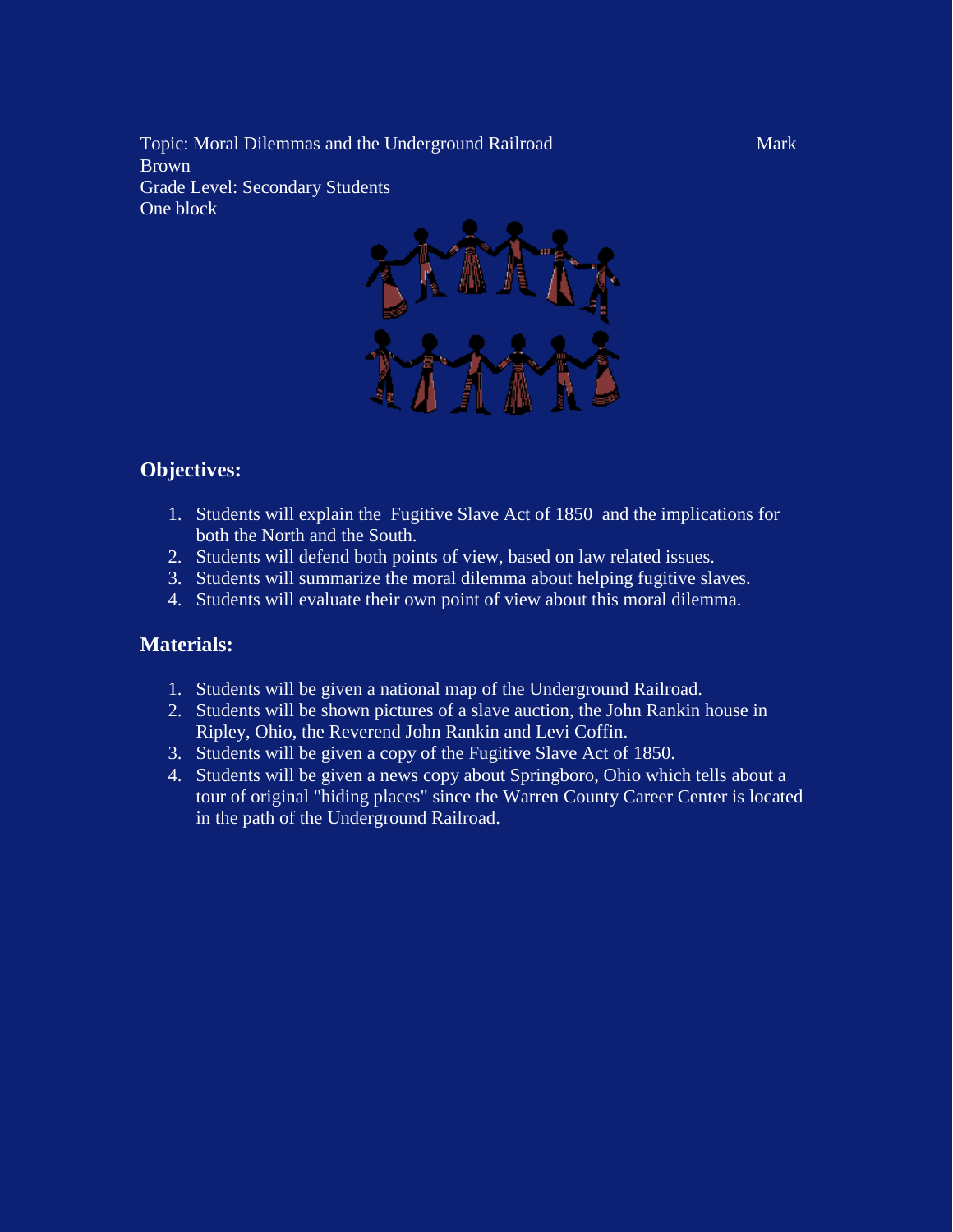

## **Procedures:**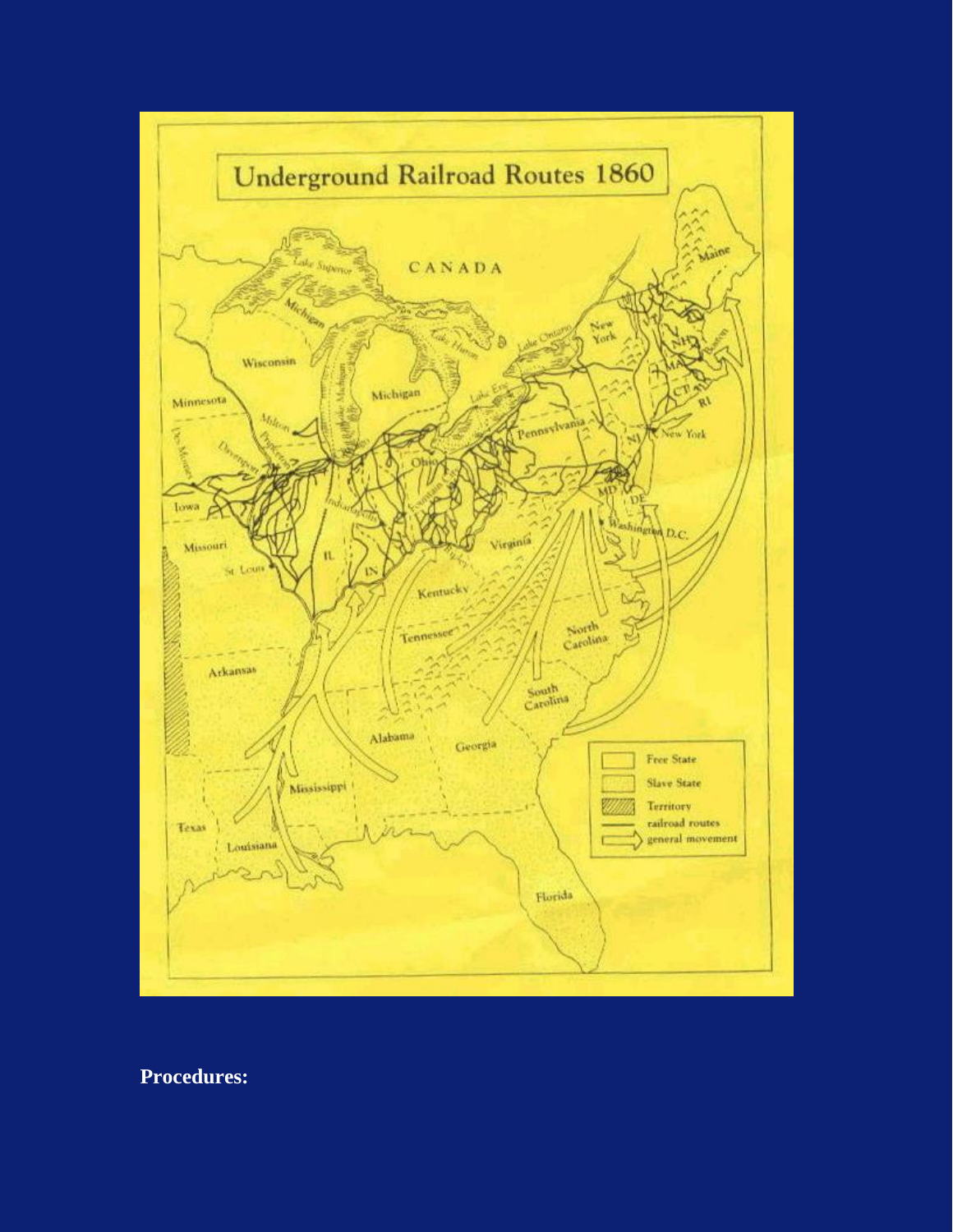- 1. Students will study the Fugitive Act of 1850.
- 2. Students will be told why Ohio was so involved in the Underground Railroad.
	- o In 1787 Ohio was the first state that outlawed slavery in the Northwest Territory.
	- o Ohio was the first state to have written in its constitution to outlaw slavery.
	- o Ohio's "Borderlands" location.
- 3. Students will be told about The Reverend John Rankin, Levi Coffin, and Harriet Beecher Stowe.
- 4. Students will be told how the Underground Railroad operated across the Ohio River and north to Canada.
	- o Stations
	- o Station masters
	- o Conductors
	- o Quilts
	- o Signs, such as candles in the windows
- 5. Students will be told of towns in Ohio (Wilmington, Waynesville, Springboro, Harveysburg, Lebanon, and Ripley) on the Underground Railroad route.
- 6. Students will be told that enslaved people, white abolitionists, and several religious groups (Quakers, Methodists, and Presbyterians) were all a part of the Underground Railroad.
- 7. Students will be asked questions, discuss their feelings and values about helping enslaved people and what part they might have taken in the Underground Railroad, if they had lived in those times
- 8. Students will be divided in to four groups to write questions for debate.

## **Student Assessment:**

- 1. Students will be evaluated on their participation in class.
- 2. Follow up essay about modern moral dilemmas will be assigned.

## **Teaching Materials:**

- 1. The Cincinnati Enquirer
- 2. Escape route map of the Quakers
- 3. The Reverend Mary Cochran (Friends (Quaker) minister)
- 4. Tour of Ripley, Ohio
- 5. John Rankin house